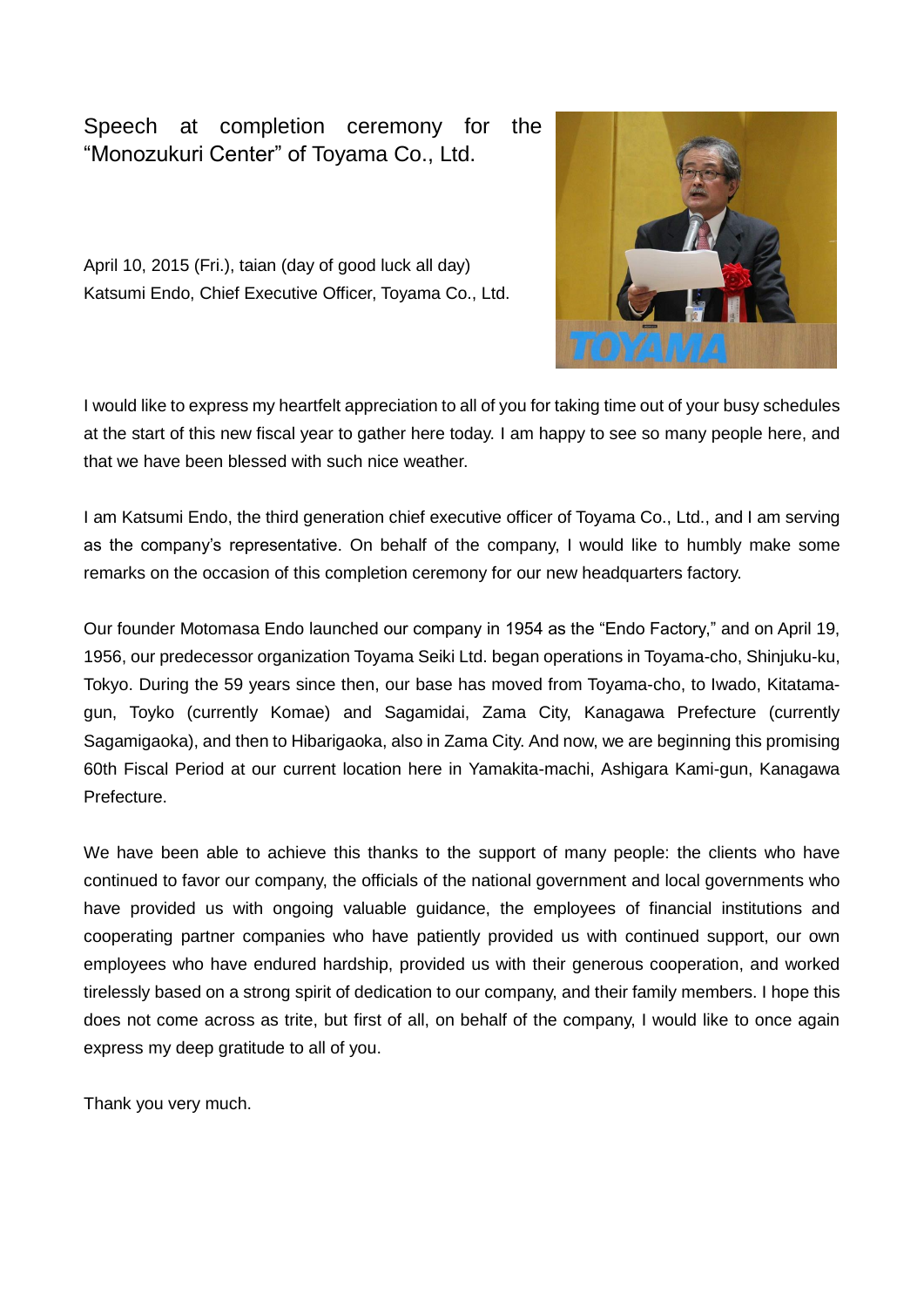We have named this new headquarters factory the "Monozukuri Center." I would now like to take this opportunity to briefly introduce our dreams that are represented by this name.

The concept is bold and simple. It seems that nowadays in the world, very few things are authentic. Based on this awareness, we are fiercely determined to fully protect "authenticity"—namely, the "authentic monozukuri (manufacturing)" that we in the manufacturing sector are seeking to realize in our country Japan. We have built and launched the "Monozukuri Center" here in Yamakita to serve as a hub as we strive to achieve this goal.

Today many of our clients were given tours of the areas inside our company. I would like to note, however, that this headquarters factory has a completely different concept than efficiently producing standardized products and pursuing profits based on mass production. We have designed and built this factory as a suitable location for diligently making experimental devices for cutting-edge research and development in science and technology, one at a time, by hand, utilizing our wisdom and skills. Therefore, the Center is truly a unique place in the world. It is more like a workshop than a factory, where we manufacture what we refer to as "the ultimate playthings for adults."

The Center has been given the most spacious possible layout and incorporates: office spaces with wonderful views of the outside, large engineering rooms where engineers can get together, production floors with high ceilings, expansive and open cleanrooms, luxuriously built research and development areas, temperature-controlled rooms in which it is possible to perform ultra-precise processing and measuring, an employee cafeteria serving food that is safe and secure and takes into consideration the health of our employees, and lecture rooms referred to as "natural science lecture rooms" that are equipped with an astronomical telescope. Also, surrounding the Center, there is a shrine grove named the "Toyama Heisei Forest" where we are aiming to restore the indigenous natural vegetation.

Altogether, this is an environment that has been prepared in order to resolutely and fully protect the spirit of "made in Japan" monozukuri that has been developed based on the traditions of Japanese people, and can be considered the "soul" of the people of Japan.

This "Monozukuri Center" first of all gives the highest priority to developing authentic human resources, with a view to creating truly great products. Monozukuri can be considered "developing human resources." This is because we believe that in order to create world-class "made in Japan" products, it is essential to cultivate human resources who have a high level of sensitivity as human beings. Therefore, a modern-style system that produces uniform, doll-like human resources with a one-sided focus on efficiency does not exist at our company.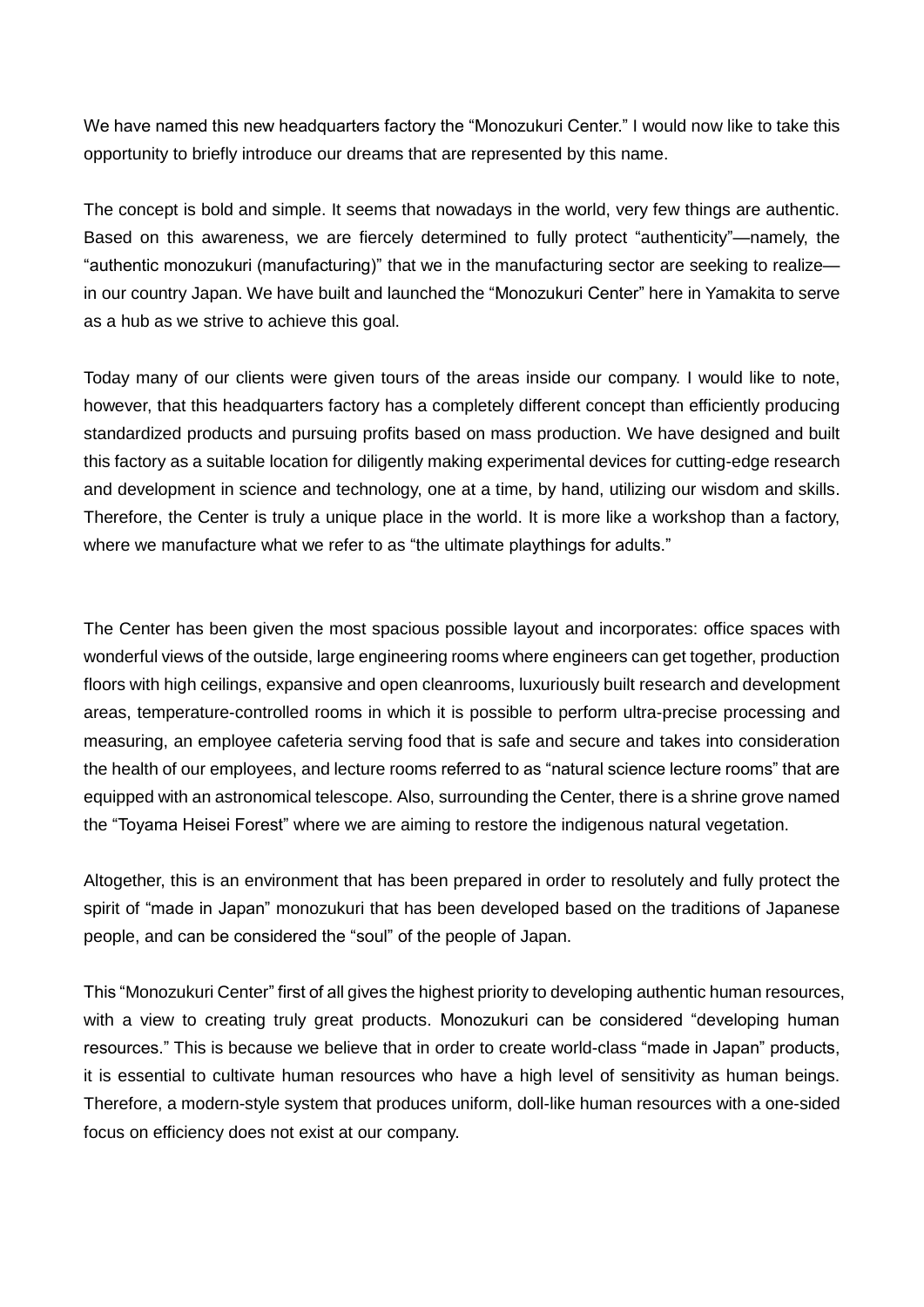Our intention has been to create an environment in which all of our employees can freely refine their potential sensitivity at a location with a rich natural environment that is away from the urban hustle and bustle, while closely interacting with the local people. The seating arrangements in our engineering rooms, for example, are determined at random based on a lottery system so that our employees can stimulate each other and engage in teamwork to the maximum extent possible. Our manufacturing worksites are expansive, and we do not allow our employees to perform the same type of work at the same location for many hours. Open layouts with low barriers have been created so that departments can immediately get in touch with each other if some type of problem has occurred, and many meeting spaces have been set up so that relevant employees can gather and hold meetings right away. These ideas have been incorporated so that all of our employees can always carry out their work while thinking independently, yet also remaining aware of team play.

In addition to human resources, we will also steadily make investments in machinery, equipment, measuring devices, and facilities in order to achieve the maximum possible levels of performance. This will include large-scale machine tools, ultra-precision processing equipment, vacuum heat treatment furnaces, and electron beam welding machines. We believe that fundamentally these will be used in an effective manner, not for the purpose of mass production, but rather in order to diligently realize "made in Japan" products one by one that truly deliver the top level of performance in the world.

In this environment, which can perhaps be considered extravagant, we are hoping for all of our employees to take in the truly wonderful "ki" or "energy force" of this location, as they polish their unique sensitivities and generate truly creative products and original technologies. This is the dream that led us to give this facility the somewhat lofty name, the "Monozukuri Center."

Since these are such bold statements, more than a few of you may be skeptical and wonder if I have lost my senses. You may be wondering if such idealistic thinking is acceptable.

My answer to that is in fact simple and clear. We will do this, and we will succeed! This is something that we must accomplish! We are truly determined, and believe that "There is no path ahead but the one that we forge." As such, at this location, our company is even willing to do away to the word "business" that has been given to us by the West. We will eliminate simple, generational concepts that are truly shameful, from our management philosophy. These include setting forth uniform, monotone ideas, collecting as much as possible through short-term competition, and namely, coveting profits, while presenting a series of attractive rationalizations. Our company shall develop authentic human resources over the mid to long term, and aim to carry out authentic technological development.

Both in space and on earth, there is an eternal flow of time that we humans cannot possibly measure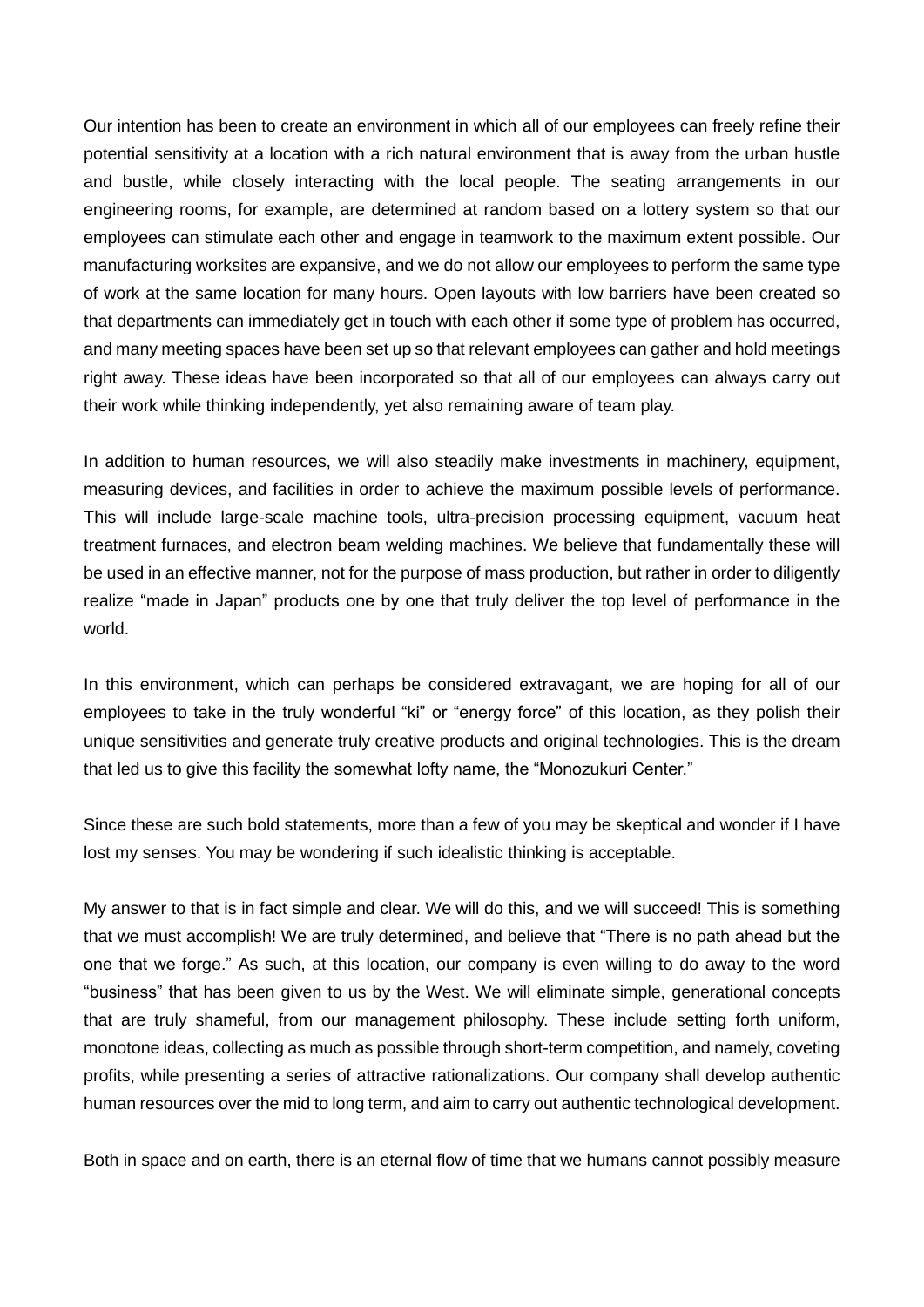with our diminutive tools. For example, even if it is not possible to synchronize ourselves with the wavelength of god, why is it that so many modern people greedily desire inauthentic outcomes right away?

Authentic things can only exist together with other authentic things. Authentic things cannot be produced from counterfeit things. Authentic things do not exist alone. Authentic things inevitably stimulate each other, form truly win-win relationships, and generate a beautiful "energy force."

Based on this mindset, our company has decided to engage in authentic forest creation, under the direction of Dr. Akira Miyawaki, Professor Emeritus at Yokohama National University, as a symbol of our management philosophy going forward. We are determined to regenerate authentic trees and an authentic forest surrounding the Center, based on awareness of "latent natural vegetation," which appears by leaving things up to nature, and an understanding that ultimately the majority of the vegetation is eliminated through natural selection. This has involved the mixed planting and close planting of 36 different species of seedlings, with a spacing of three trees per square meter. This morning, we conducted our third tree planting ceremony, and have planted a cumulative total of 22,222 trees.

Authentic things can only be cultivated in a diverse and rigorous environment, and this takes plenty of time. Watching over authentic things points people in the right direction. We are taking action to create an authentic forest so that we ourselves can grow and become authentic.

I realize that this could perhaps be considered artificial, but we have also built an authentic cherry tree garden, hiring Uetoh Zohen Co., Ltd., a prestigious company from Kyoto. This garden does not have a single Yoshino Cherry tree, which can often be found in rows at factories. We planted 12 different types of cherry trees, and each one is highly unique. The fundamental characteristics of these cherry trees that Japanese craftspeople have traditionally preserved in a thorough manner up to now, will likely help us to see the wonder of diversity in a new light. These trees will undoubtedly teach us that each authentic thing is different, but is wonderful just as it is, and that when harmony is successfully achieved overall, something great is created.

In this world of so-called "modern business" that is oriented around short-term profits, it seems that cultivating authentic things is extremely difficult. This is because in order to produce authentic things, it is necessary to first prepare the soil, plant a large quantity of a great variety of seeds, and then to carry out cultivation patiently over long periods of time, one generation after another, with the utmost effort, yet without becoming overprotective. This type of effort is similar to serving as a loving parent, and it would not be possible in world that is solely devoted to efficiency.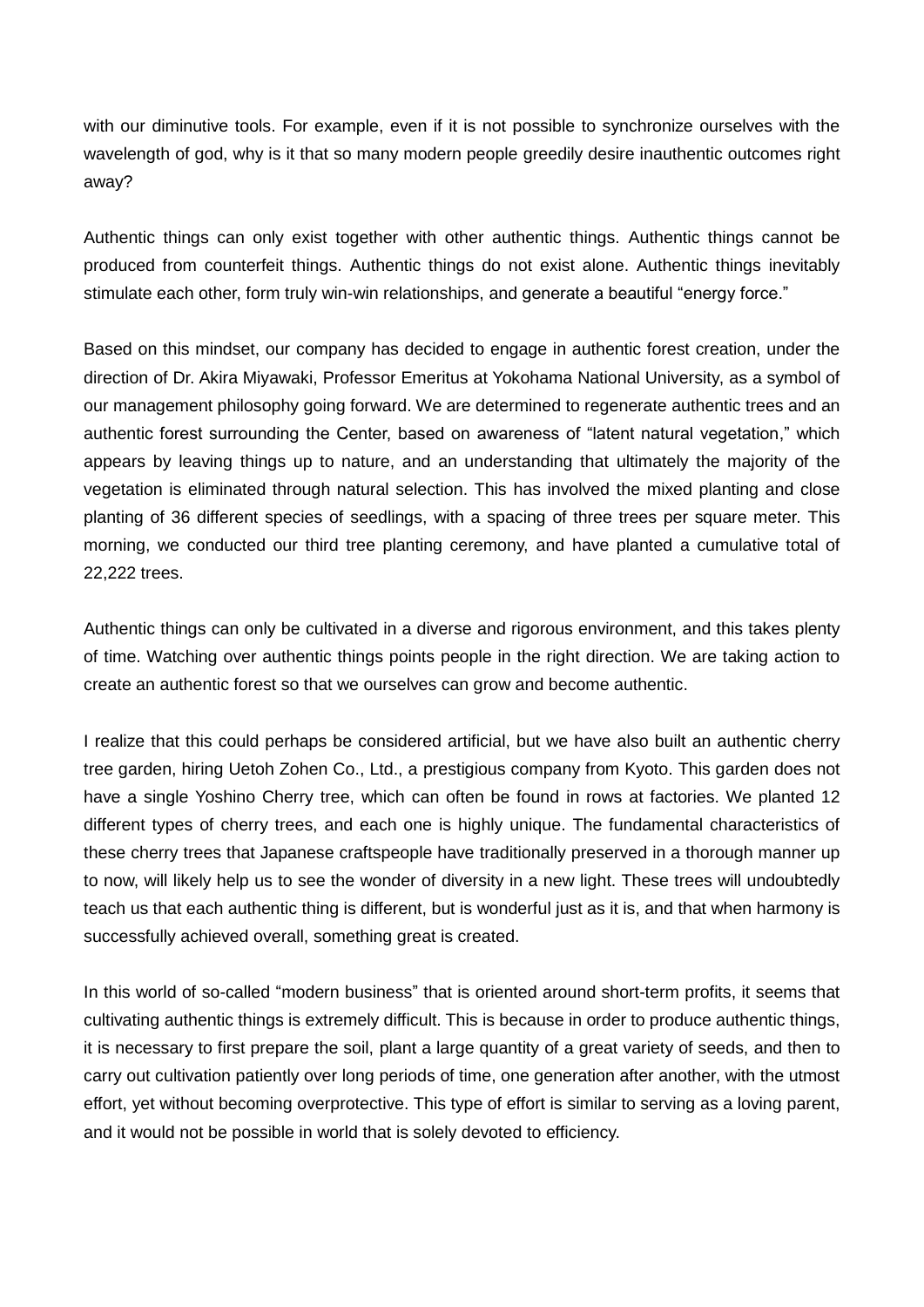For example, monotone Yoshino cherry trees that are planted in rows, that Japanese people love, quickly reach their prime and are beautiful, but their splendor lasts half a century at most. All of them quickly enter the end-period of their lifespan, just like modern-day companies. On farmland as well, if only a single type of plant is harvested, the soil deteriorates and diseases become rampant, and thus sustainable harvests can no longer be expected.

Superficial thinking based on short-term competition, in which uniform human resources are educated, concentrated, and selected, seems to me like arrogant moneymaking. This is an approach referred to as "globalism" in which persons who are poor in spirit serve as apprentices, and with the short lifespan of human beings as the time axis, an effort is made to collect the maximum possible return on investment.

As such, we are seeking to create authentic things in a sustainable manner over long periods of time, and have decided to daringly turn our back on the approach referred to as "business." It is not a problem if things take time. We will do everything we can to diligently form our soil, plant a wide variety of seeds, and take action centered on cultivating these seeds. Even by doing something as simple as this, there is no doubt that a series of authentic trees with strong roots will begin to appear, and that these will provide us with all the blessings and fruits that we may need.

Our founder would often say, "Virtue should be stored in the warehouse of heaven." We will put this into practice. Profits and honor should not be rushed. These can wait. This is perhaps a reckless and absurd way of thinking, but on countless occasions in the past, our company has been saved by similar ideas that could be considered reckless. We are not living our lives, but rather, our lives are being lived through us. This is a fact that I have come to realize on numerous occasions.

I would like to point out that many different people have gathered at this location today, including highly prestigious researchers from around the world, top-level officials from the national government and local governments, elite executive managers from top-notch companies, and valuable partners from overseas. In a manner of speaking, this is truly miraculous. I do not believe that any of these people have come to observe our eccentric company just for fun. In other words, I believe that miracles like this actually can happen, and that we will generate an "energy force" which will bring about even greater miracles.

Miracles occasionally occur, and I do not think that these happen randomly. These may include research results that have been put in the spotlight by the Nobel Prize or the like, major social changes that could be considered revolutionary, the emergence of a nation or company achieving surprising levels of development, and outcomes from human activity in the world that are amazing and far surpass our expectations.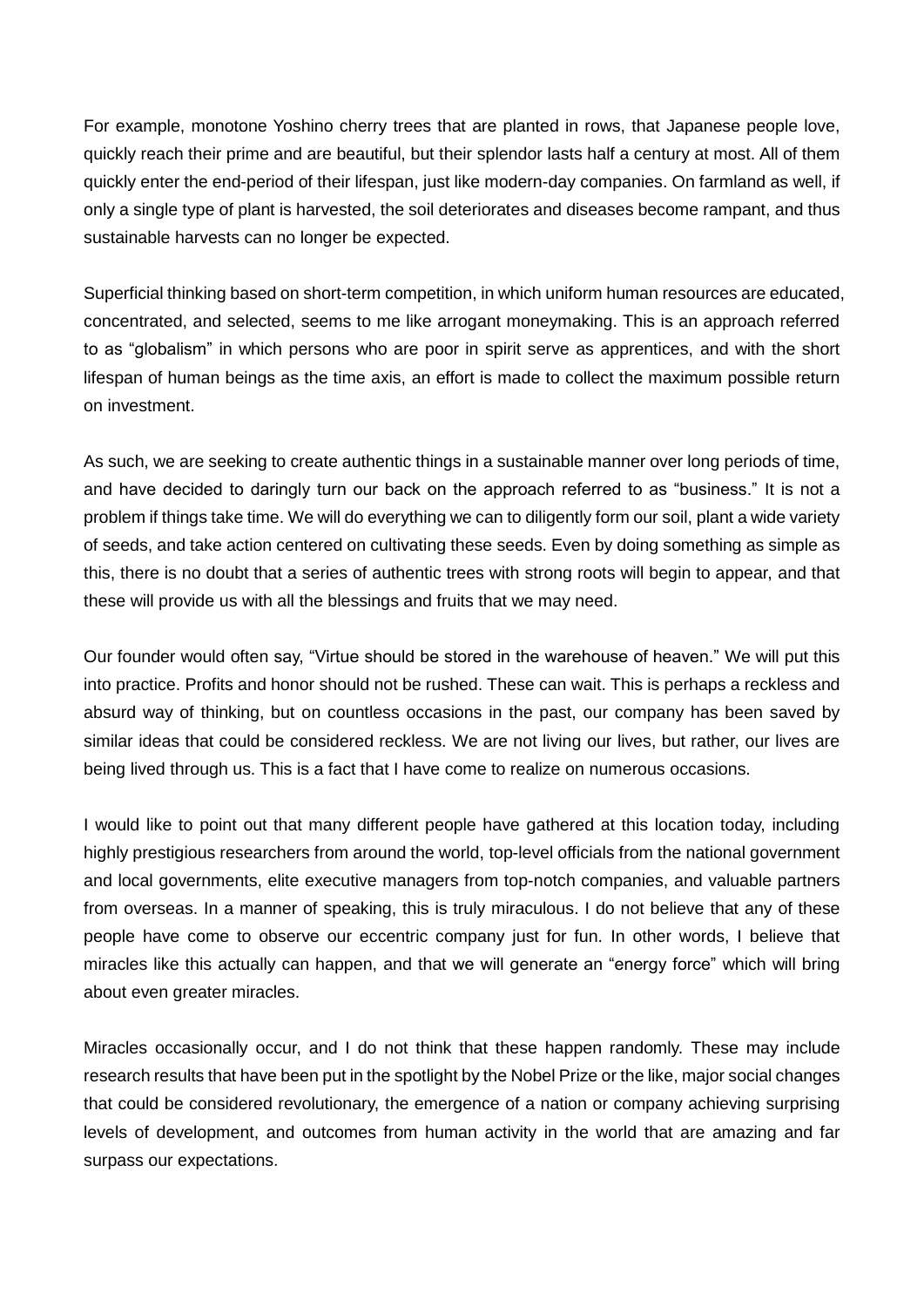Behind such miracles, it is likely that vast amounts of energy have accumulated over long spans of time. Whenever such developments do not repel each other and are synchronized in a single direction, and when the threshold has been crossed, something wonderful happens. Miracles will likely happen because all of us are united and devoted.

As such, we would like to establish this as a truly attractive location where the beautiful "energy force" provided by globally active persons like all of you, is gathered and synchronized, as is happening today. We would like to put into practice our basic corporate philosophy, which is "contributing to the development of science and technology in order to achieve world peace through monozukuri." It is based on this hope that we have decided to open this new headquarters factory named the "Monozukuri Center" here at Yamakita.

Repeating these ideas over and over might be verbose, but I would like to state them again now as a new pledge for our company.

First, we are grateful for the miracle of currently being alive, and we shall continue to take on the greatest possible challenges in order to constantly move forward and avoid clinging to the past. We shall not try to measure the world with our tiny ruler.

Second, we shall therefore not focus on short-term moneymaking and so-called "business." Our company shall never take action based on superficial reasons and motives, such as government encouragement or the fact that other companies are making money by doing something. This is because we believe that: authentic things cannot be produced in a day; authentic things can only be understood in the context of other authentic things; and authentic things attract other authentic things and harmonize vast amounts of energy.

Third, we shall, however, put into practice an approach in which we establish reliable foundations in advanced fields, carry out our activities based on these foundations, and secure reasonable profits that are at a suitable level according to the situation. Monozukuri is a great strength of the Japanese people. This is because monozukuri is a very unique fundamental characteristic, which gives us the potential to create outstanding products that can take a leading position in the world.

The Japan of today is not in good health. To me, it looks as though the country is exhausted and has lost its self-confidence.

The "Monozukuri Center" is entirely for the next generation. It will probably take at least 10 years for the latent vegetation on the land of our shrine grove the "Toyama Heisei Forest" to be restored to its